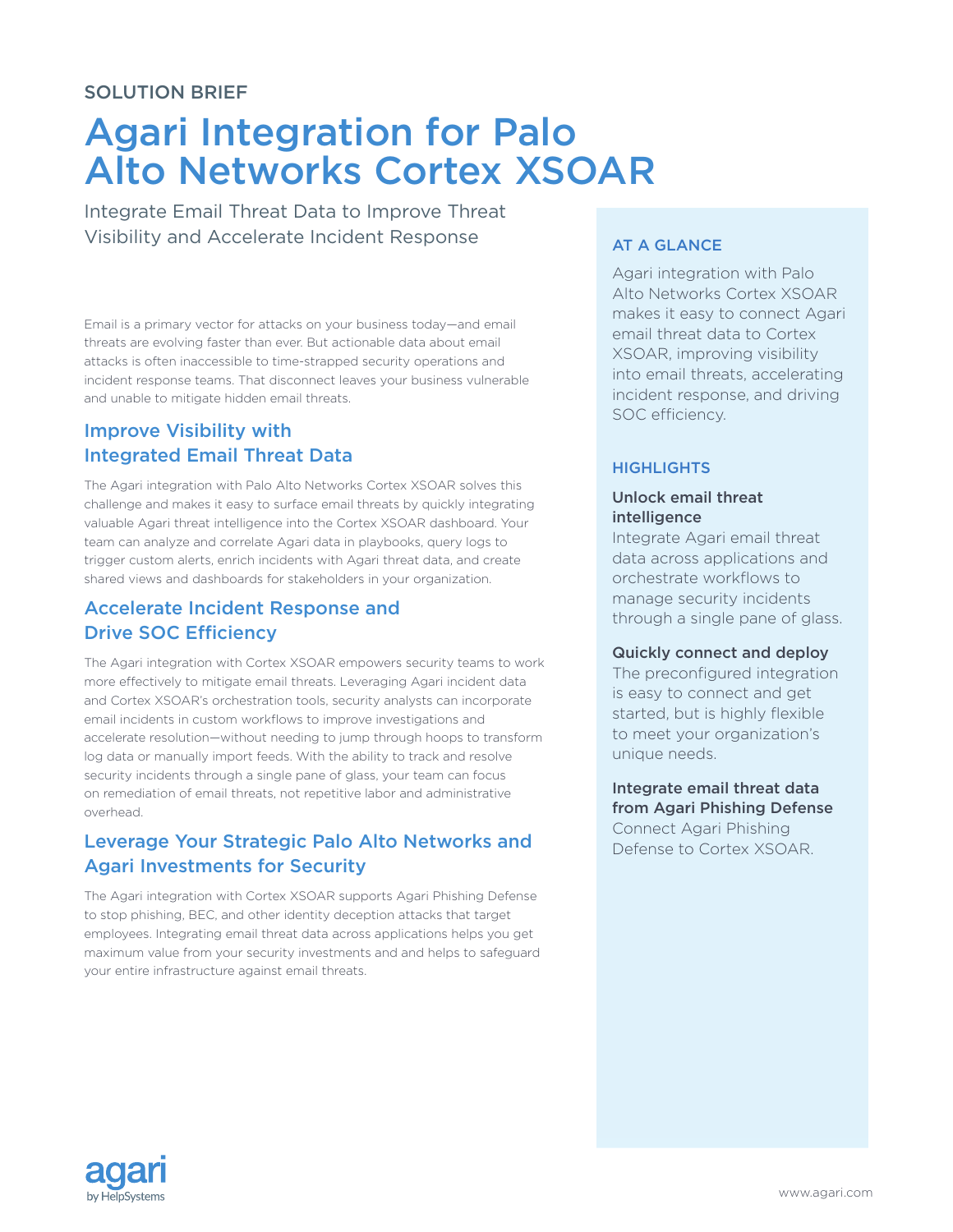

# Build and Orchestrate Workflows to Quickly Deliver Results

The Agari integration with Cortex XSOAR helps your team quickly operationalize email threat data to realize value for your organization by leveraging automated, orchestrated collaborative workflows; creating standard security and compliance playbooks; and simplifying incident tracking and case management.

Preconfigured playbooks help address common use cases, including remediating incidents flagged by Agari Phishing Defense policy events. This example of playbook automation retrieves email data and attachments from EWS Office 365, Microsoft Graph integration, Gmail, and other mail systems and initiates remediation in Agari Phishing Defense.

Integration with Cortex XSOAR helps reduces complexity to help you solve other common needs such as:

- Simplifying ingest without the need to transform syslog or STIX TAXXI feeds
- Operationalizing indicators of compromise (IOC) and other threat data directly from Agari
- Enabling fast, active sharing of IOCs and threat intelligence into XSOAR to find other events that match
- Creating rules and triggers to reduce remediation and response time
- Customizing dashboards to enable quick visual inspection and identity policy hits on:
	- Top attacks
	- Attack recipients
	- Top users attacked
	- Partner domains spoofed
	- Untrusted messages
	- Presence of attachment
	- Attack IP address
	- Authenticity Score
	- Attack sender's email and domain
	- Attack message subject line
	- Sender domain reputation
	- Risk score
	- Mail from domain
	- Reply-to address
	- And more